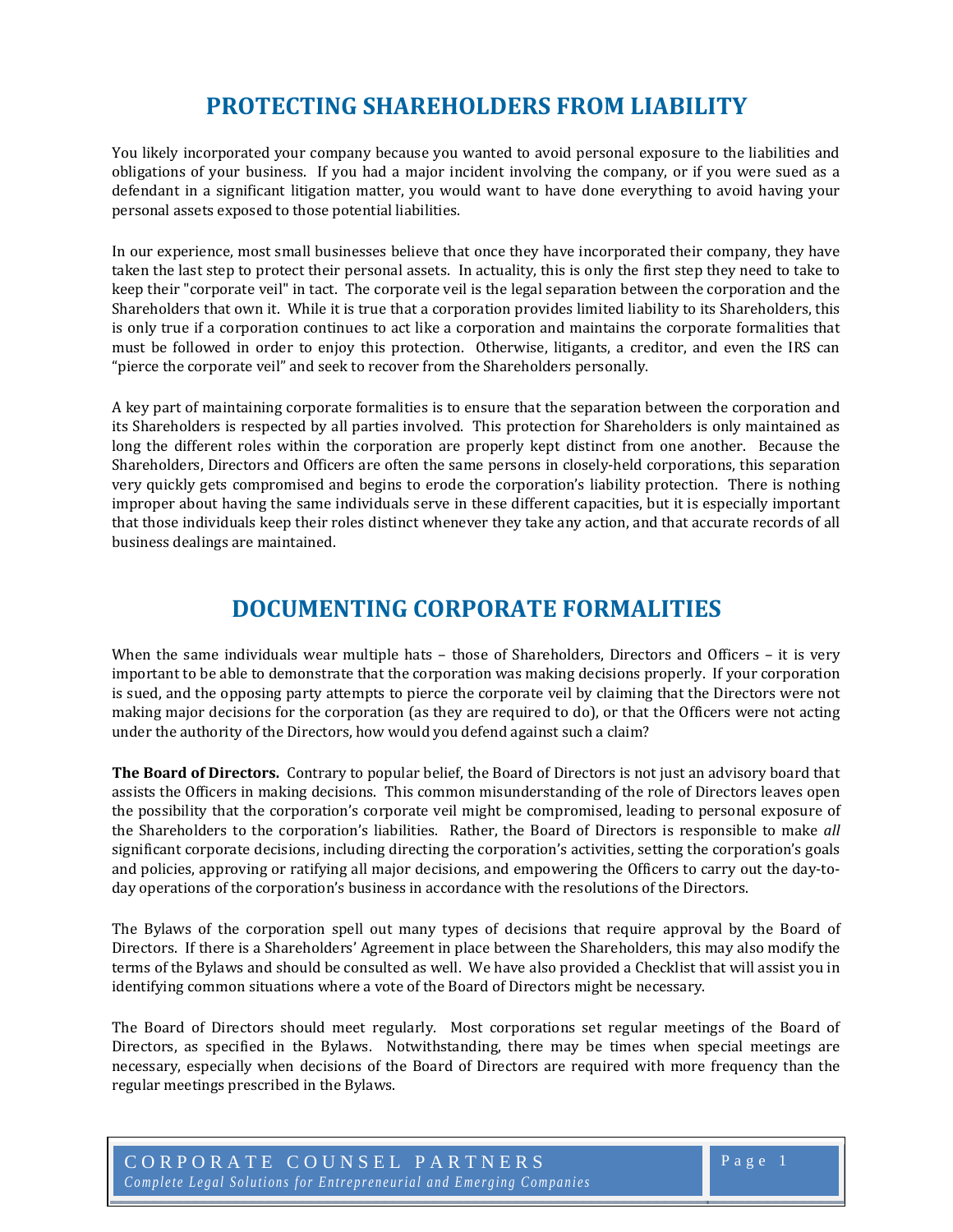**Written Documentation of Meetings.** The only real evidence that the Board of Directors is meeting and managing the corporation is the written records maintained by the corporation. It is therefore essential that written documentation be kept of the actions of the Directors and the Shareholders. Proper documentation is the first line of defense against litigants making claims against the Shareholders of the corporation.

There are two ways in which the Board of Directors can act: (1) the Board can hold an in-person or telephonic meeting, which is designated as a regular meeting or a special meeting; or  $(2)$  it can act by unanimous written consent, by which the Directors give their unanimous written approval to one or more resolutions without the formality of a meeting.

**Conduct of Meetings.** If the Directors take action at a meeting, certain requirements must be met. The meeting must be noticed in accordance with the notice requirements contained within the Bylaws. Meetings held via a telephone conference call must be set up so that all Directors can hear one another. In all cases, a quorum must be present in order to adopt any resolution. If notice cannot be properly given, it must be waived by each Director who does not attend the meeting. A Director who attends the meeting but does not object to the lack of notice is deemed to have waived any objection to inadequate notice. However, for those Directors who are not present at the meeting, their signature on a written waiver of notice is required. The waiver should be filed in the corporate minute book along with the minutes of the meeting.

**Minutes of Meetings.** Minutes do not need to be in any special legal form, but they do need to clearly describe what was discussed and accurately reflect what decisions were made. Minutes should be prepared by the Secretary of the corporation, signed, and then approved by the Directors (or by the Shareholders for Shareholder meetings) at their next regular meeting. This will minimize any claim that the written minutes do not accurately reflect the action taken. Minutes should always state whether proper notice was given or waived, who was present and who was absent, and that a quorum was present. Any abstentions or dissents on a vote should be noted.

**Unanimous Written Consent.** Sometimes decisions need to be made without the formality of a meeting. In this case, a Unanimous Written Consent can be used. It is a document that clearly establishes what is being decided and what actions are authorized to be taken by the Officers. As the name implies, it must be unanimously approved by *all* of the Directors as evidenced by their signature. Approval does not need to happen simultaneous. Rather, the resolution contained within the Unanimous Written Consent only becomes effective when it has been signed by all of the Directors. In cases where the Directors cannot sign the same physical form, each can sign on duplicate originals, and all signatures will constitute one consent. The Unanimous Written Consent should be placed in the corporation's minute book.

**Keeping Roles Clear.**  A corporation will often claim that meetings of its Officers or its staff should be considered a Board meeting because the Officers and Directors are actually the same persons. Legally, this will not suffice. This confusion of roles is exactly the failure to maintain corporation formalities that leads to a piercing of the corporate veil. Because the Bylaws and the Corporations Code state that certain decisions must be either made or ratified by Shareholders, it is equally important to document in writing any actions that must be taken by the Shareholders. The Checklists below will help you determine when a decision by the Board of Directors or the Shareholders (either with the Directors or separately) might be required.

**Other Record Requirements.** California law also requires that each corporation maintain a record of its shareholders, along with accurate accounting records of the company's operations. Records of the corporation must be made available to any Shareholder in certain circumstances as set forth in the Bylaws or as required by the Corporations Code. Corporations are also required to send an annual report to Shareholders not later than 120 days after the close of the fiscal year. This requirement can be waived in the Bylaws by corporations with fewer than 100 shareholders. The Bylaws should be consulted for additional details in regard to annual reporting requirements and requests for record inspections.

CORPORATE COUNSEL PARTNERS *Comp lete Le g al Solutions f or Entre p reneurial and Emer g i n g Comp anies*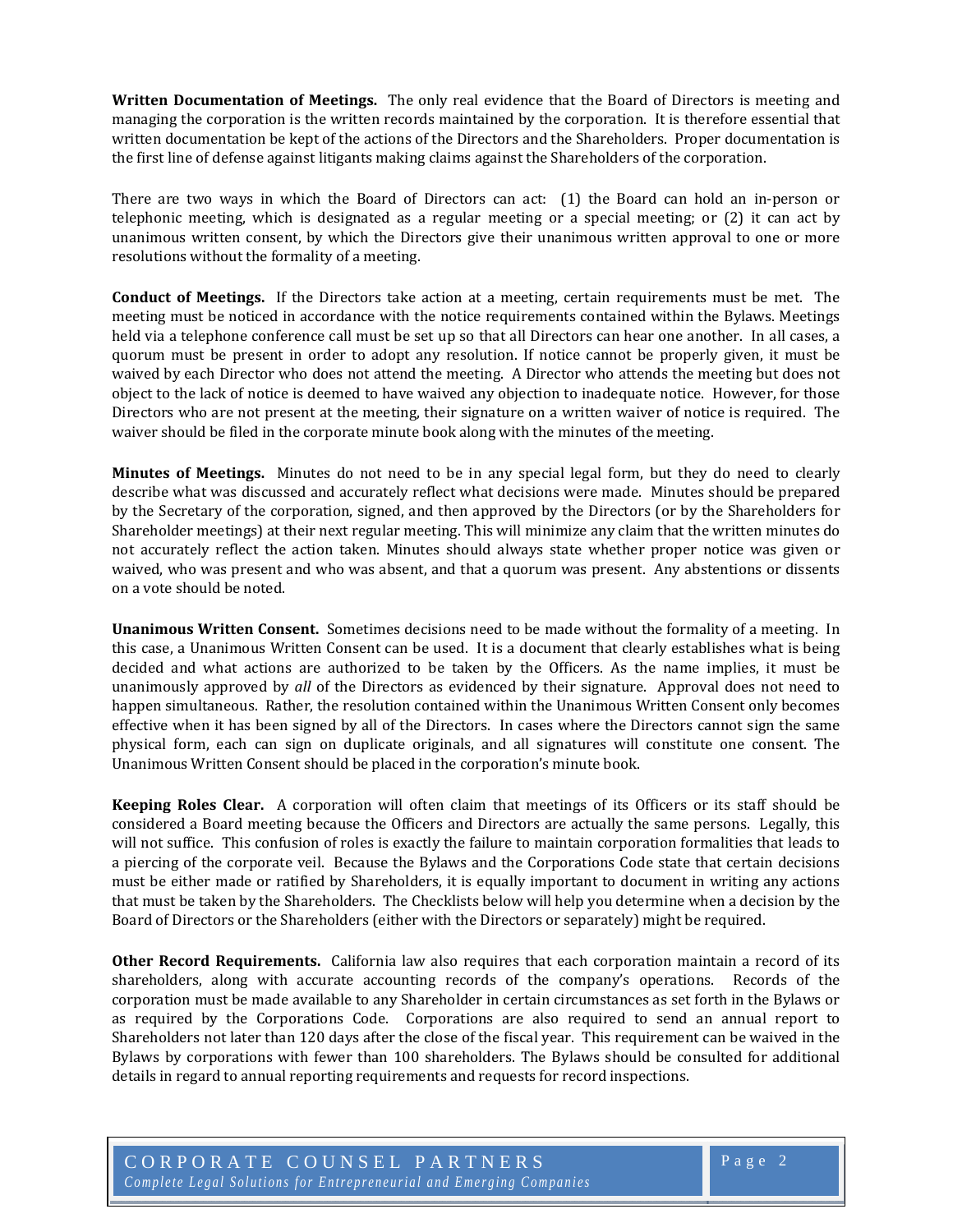**Issuance of Stock.** Failing to actually issue stock to the Shareholders of the corporation is evidence of a lack of corporate formalities. Issuing stock does not require the formality of stock certificates unless the Bylaws or a Shareholders Agreement require stock certificates. However, a Shareholder ledger and journal must be accurately maintained by the Secretary of the corporation and kept in the minute book so that an up-to-date record of the ownership of all outstanding shares of stock is maintained by the corporation.

# <sup>2</sup>**AVOIDING COMMINGLING OF ASSETS**

Keeping your company's corporate veil intact requires maintaining the separation between the corporation and its Shareholders. In addition to proper record keeping, which was discussed above, it is crucial that the corporation avoid commingling funds with its Shareholders. Most business owners understand that the corporation's cash assets must be kept separate from the Shareholders in a bank account held by the corporation, but this separation often gets blurred in other ways.

**Commingling Funds – Inflows.** To determine whether commingling has taken place, courts look at whether a Shareholder treats the assets of the corporation as if those assets were his/her own. This could involve a Shareholder intentionally siphoning off company assets for personal benefit. Alternatively, it could involve a Shareholder taking money out of the company, or putting money into the company, without adequate documentation that would evidence the separateness of the corporation and the Shareholder.

For example, if the company was running low on capital to meet payroll, a Shareholder cannot simply deposit personal funds to make up the difference. Such commingling evidences a lack of belief on the part of the Shareholder that his or her assets are separate from those of the corporation. If the Shareholder confuses the two (Shareholder and corporation), attorneys seeking to pierce the corporate veil will argue that they are one and the same, and that the Shareholders should therefore be held personally liable. The Shareholder should have *loaned* money to the company (as evidenced by a written promissory note and an entry into the company's accounting records consistent with a loan from a third party) or he/she should have *capitalized* the funds (by purchasing more stock of the company in exchange for the funds being deposited permanently).

**Commingling Funds – Outflows.** Similarly, Shareholders should be very careful when they take funds out of a company. Funds that are paid to Shareholders should be documented as wages (if the Shareholder is an employee), dividends, or some other payment authorized by the Board of the Directors. Absent documentation, it again appears that the Shareholder has no regard for the corporate separateness between the Shareholder and the corporation. Having an employment contract in place between any Shareholder who is also an Officer, employee or contractor of the company is further evidence that this separateness is understood and maintained.

A helpful rule is to imagine that the Shareholder is a complete stranger. A complete stranger would not transfer money into the corporation's account to help the company meet payroll unless it was clearly stated in writing what that money was for. Is it a loan? Then the transaction should be documented in that fashion. Is it a purchase of stock? Then the third party would require evidence of the purchase. The same is true with any payments that are made by the corporation to the Shareholder.

**Commingling Business and Personal Expenses.**  Finally, commingling can happen when personal and business expenses are not kept separate. If an employee purchases office equipment for the company, he or she would expect a reimbursement. That is because they are clear about the fact that they are not the same person as the corporation. However, Shareholders in small businesses often ignore this formality, and purchase items used by the corporation without seeking reimbursement from the corporation. Even more often, Shareholders utilize business assets to pay for personal expenses, and this practice again evidences a lack of corporate separateness that can allow a potential creditor to pierce the corporate veil.